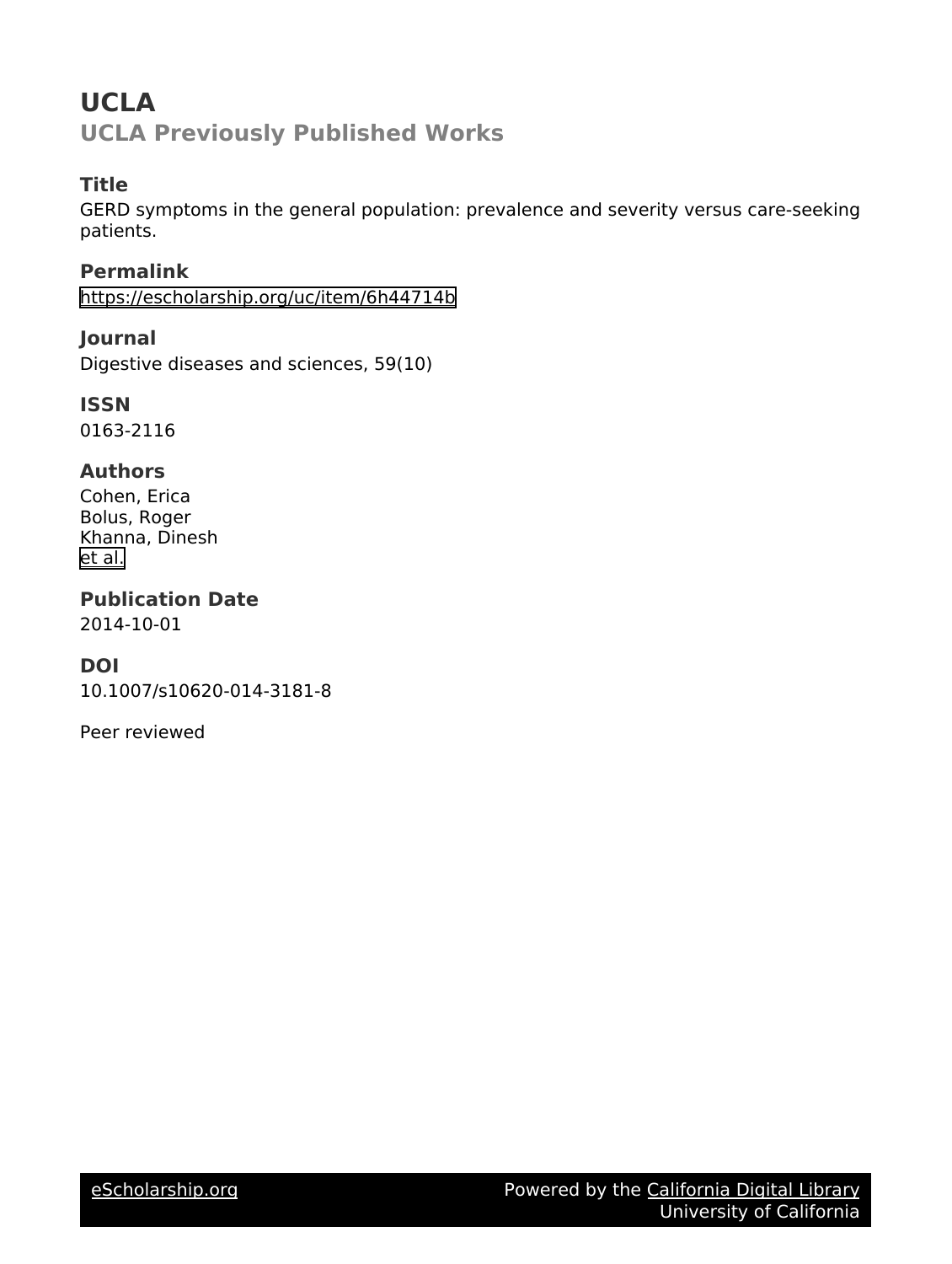#### ORIGINAL ARTICLE

# GERD Symptoms in the General Population: Prevalence and Severity Versus Care-Seeking Patients

Erica Cohen • Roger Bolus • Dinesh Khanna • Ron D. Hays • Lin Chang • Gil Y. Melmed • Puja Khanna • Brennan Spiegel

Received: 24 December 2013 / Accepted: 20 April 2014 © Springer Science+Business Media New York (Outside the USA) 2014

#### Abstract

Background Prior estimates suggest that up to 40 % of the US general population (GP) report symptoms of gastroesophageal reflux disease (GERD). However, symptoms in the GP versus patients seeking care for gastrointestinal (GI) complaints have not been compared. We estimated the prevalence and severity of GERD symptoms in the GP versus GI patients, and identified predictors of GERD severity. We hypothesized that similar to functional GI disorders, psychosocial factors would predict symptom severity in GERD as much, or perhaps more, than careseeking behavior alone.

Methods We compared the prevalence of heartburn and regurgitation between a sample from the US GP and patients seeking GI specialty care. We compared GERD severity between groups using the NIH PROMIS<sup>®</sup> GERD

Disclaimer The opinions and assertions contained herein are the sole views of the authors and are not to be construed as official or as reflecting the views of the Department of Veteran Affairs.

E. Cohen  $\cdot$  B. Spiegel ( $\boxtimes$ ) Department of Gastroenterology, VA Greater Los Angeles Healthcare System, 11301 Wilshire Blvd, Bldg 115, Room 215, Los Angeles, CA 90073, USA e-mail: bspiegel@mednet.ucla.edu

E. Cohen - G. Y. Melmed Department of Gastroenterology, Cedars-Sinai Medical Center, West Hollywood, CA, USA

R. Bolus - L. Chang - B. Spiegel Division of Digestive Diseases, David Geffen School of Medicine at UCLA, Los Angeles, CA, USA

R. Bolus - B. Spiegel UCLA/VA Center for Outcomes Research and Education, Los Angeles, CA, USA

scale. We then performed multivariable regression to identify predictors of GERD severity.

Results There was no difference in the prevalence of heartburn between the GP and patient groups (59 vs. 59 %), but regurgitation was more common in patients versus GP (46 vs. 39 %;  $p = 0.004$ ). In multivariable regression, having high visceral anxiety ( $p < 0.001$ ) and being divorced or separated  $(p = 0.006)$  were associated with higher GERD severity.

Conclusions More than half of a GP sample reports heartburn—higher than previous series and no different from GI patients. Although regurgitation was more prevalent in patients versus the GP, there was no difference in GERD severity between groups after adjusting for other factors; care seeking in GERD appears related to factors beyond symptoms, including visceral anxiety.

Keywords Gastroesophageal reflux disease - Patient-reported outcomes · Symptoms

D. Khanna · P. Khanna Division of Rheumatology, University of Michigan, Ann Arbor, MI, USA

R. D. Hays Division of General Internal Medicine and Health Services Research, David Geffen School of Medicine at UCLA, Los Angeles, CA, USA

R. D. Hays Department of Health Services, UCLA School of Public Health, Los Angeles, CA, USA

L. Chang Center for Neurobiology of Stress, David Geffen School of Medicine at UCLA, Los Angeles, CA, USA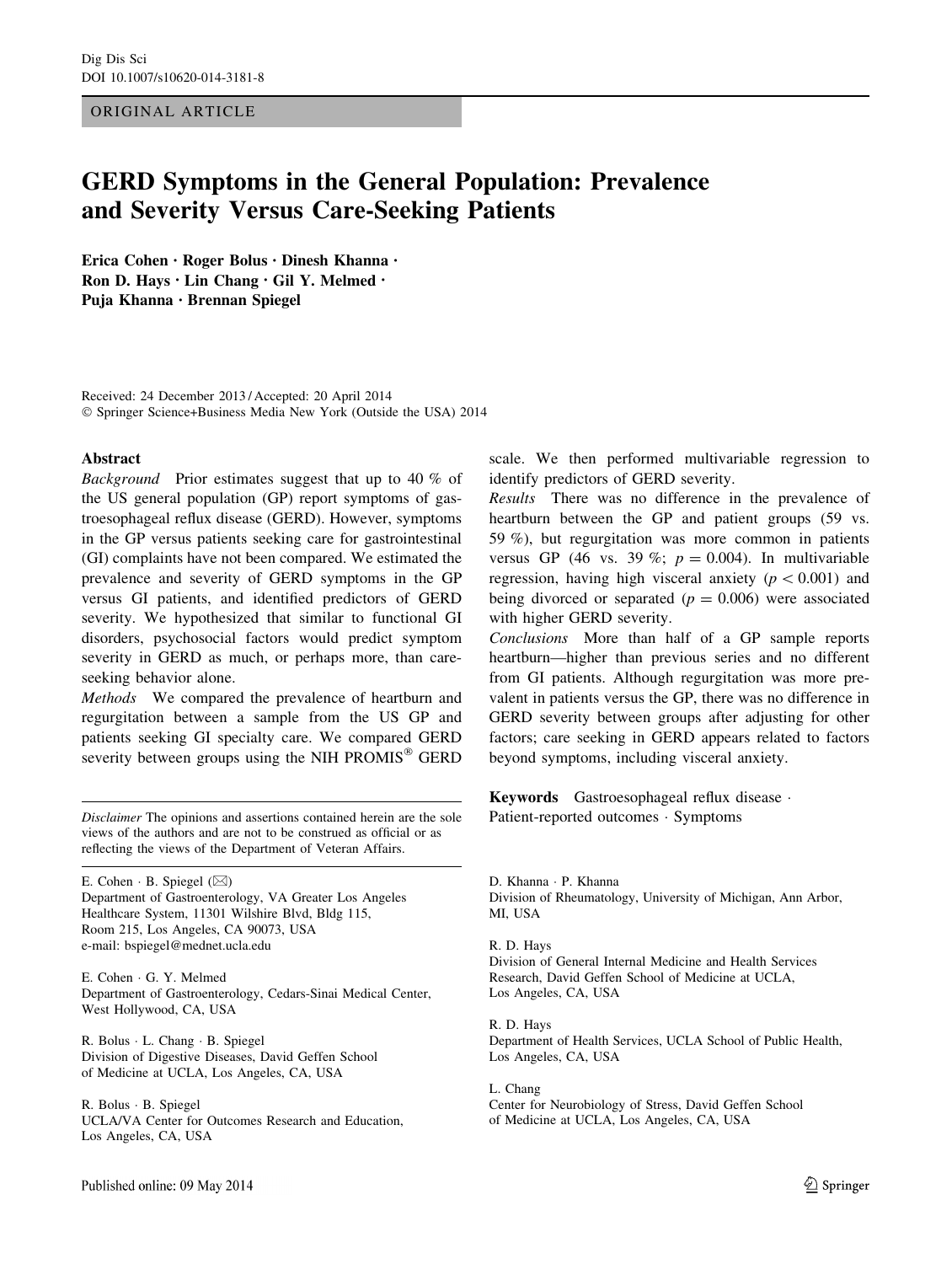### Abbreviations

| GI         | Gastrointestinal                     |
|------------|--------------------------------------|
| <b>PRO</b> | Patient-reported outcome             |
| HROOL      | Health-related quality of life       |
| PROMIS     | Patient-Reported Outcome Measurement |
|            | <b>Information System</b>            |

#### Introduction

Gastroesophageal reflux disease (GERD) is associated with impaired health-related quality of life and substantial resource utilization [[1,](#page-8-0) [2](#page-8-0)]. The prevalence of reflux symptoms is steadily rising throughout the industrialized world [\[3](#page-8-0)]. An estimated 20–40 % of Western adult populations report chronic heartburn or regurgitation symptoms [\[4–7](#page-8-0)], although fewer meet formal diagnostic criteria for GERD [[8\]](#page-8-0). Over nine million primary care visits are attributed to GERD annually; it remains the most common gastroenterology-related outpatient diagnosis [[9\]](#page-8-0). GERD is associated with increased reports of restricted activity and missed work, imposing a financial burden for both healthcare systems and employers alike [[10](#page-8-0)].

Although previous research evaluated GERD epidemiology in the general population (GP) [[11\]](#page-8-0) and patient population [\[12](#page-8-0)], respectively, no study has compared the prevalence or severity of GERD symptoms between these groups. Because care-seekers are a subset of the larger population, we might expect that patients have more frequent, severe, or bothersome symptoms than people in the GP. However, little is known about the differences between groups or what drives care-seeking behavior in the first place—not only for GERD symptoms, but for other chronic gastrointestinal (GI) symptoms as well.

Previous research has explored aspects of care seeking and resource utilization in GERD. For example, a French study compared patients with weekly versus less frequent symptoms and found that patients with weekly GERD perceived their symptoms to be more severe and had greater healthcare utilization [[13](#page-8-0)]. Even subjects with infrequent GERD often experienced substantial impact on their daily activities and sought medical advice, suggesting that factors beyond symptom frequency may drive the GERD illness experience [\[13](#page-8-0)]. However, less is known about the role of psychosocial factors and care seeking in GERD. Although psychosocial factors are associated with healthcare seeking in irritable bowel syndrome (IBS) [[14\]](#page-8-0) and dyspepsia [[15\]](#page-8-0), their role in GERD remains unclear.

In this study, we sought to describe the prevalence and severity of GERD symptoms in a representative US GP sample versus a broad range of patients seeking GI subspecialty care. Furthermore, we identified predictors of symptom severity and hypothesized that similar to functional GI disorders (FGIDs), psychosocial factors would predict symptom severity in GERD as much, or perhaps more, than care-seeking behavior alone.

#### Methods

### Study Overview

To study the prevalence and severity of GERD symptoms in the GP and those seeking care for GI disorders, we conducted a cross-sectional online survey using items developed for the NIH Patient-Reported Outcome Measurement Information System (PROMIS<sup>®</sup>; [www.nihPRO](http://www.nihPROMIS.org) [MIS.org\)](http://www.nihPROMIS.org) [[16,](#page-9-0) [17\]](#page-9-0). PROMIS is a federally supported NIH Roadmap Initiative that developed patient-reported outcome (PRO) measures across the breadth and depth of disease, including GI disorders. The PROMIS GI item banks cover 8 broad symptom categories, one of which is GERD [[17,](#page-9-0) [18](#page-9-0)]. The PROMIS GERD items measure the frequency, severity, impact, and bother of cardinal GERD symptoms, including heartburn and regurgitation, using a seven-day recall period. The scales correlate significantly with both generic (e.g., Euro-QOL, SF12) and diseasetargeted legacy instruments (e.g., Gastrointestinal Symptom Rating Scale [GSRS]) and demonstrate evidence of reliability [[18\]](#page-9-0). In addition to NIH PROMIS items, we collected demographic and clinical information about each subject and administered the PROMIS Global Health items, the Visceral Sensitivity Index (VSI) [\[19](#page-9-0), [20\]](#page-9-0), SF- $12^{\circledR}$  health survey, and the GI Symptoms Rating Scale (GSRS) [\[21](#page-9-0)].

## Selection of Patients

We recruited a diverse group of participants from outpatient clinical practices and national cohorts seeking care at university, community, and Veteran Affairs institutions. We invited patients seeking care at these outpatient clinics for an active GI symptom of any kind, including, but not limited to, GERD symptoms. Our sample included patients with inflammatory bowel disease (IBD) seeking care at Cedars-Sinai Medical Center, a tertiary center in Los Angeles; patients with GI symptoms from systemic sclerosis seeking care at a specialty clinic at the University of Michigan; patients with FGIDs seeking care at a specialty clinic at the University of California Los Angeles; and patients with diverse GI conditions seeking care at a general GI clinic at the West Los Angeles Veterans Administration Medical Center. In addition, we partnered with the International Foundation for Functional Gastrointestinal Disorders (IFFGD) to survey a cohort of patients with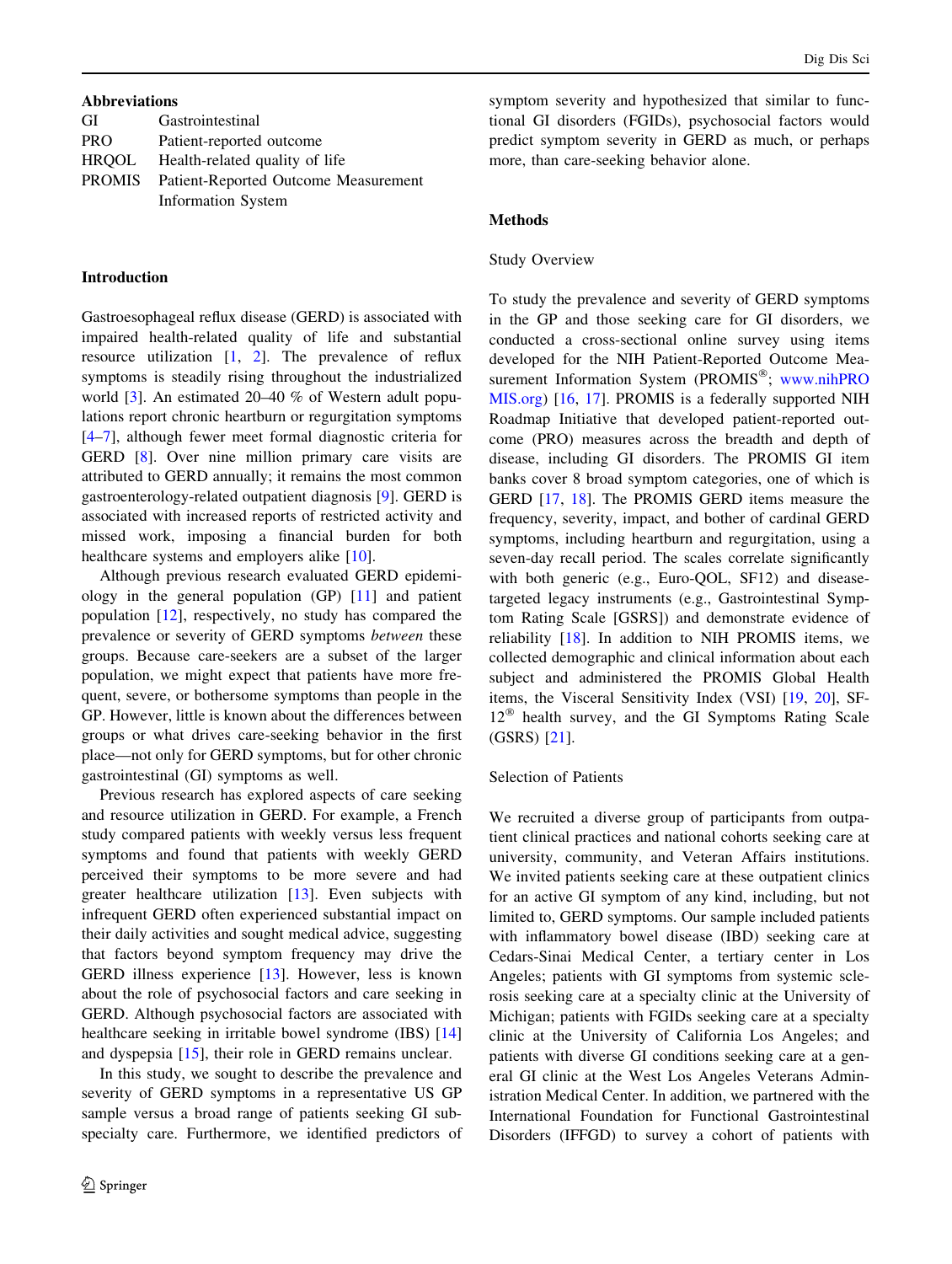### <span id="page-3-0"></span>Fig. 1 NIH PROMIS<sup>®</sup> GERD Scale

How often did you have regurgitation—that is, food or liquid coming back up into your throat or mouth without vomiting? **Never**  $\square$  One Dav  $\Box$  2-6 days  $\Box$  Once a dav  $\Box$  More than once a day What was the most food or liquid you had come back up into your mouth at one time?  $\Box$  None  $\Box$  Enough to fill a little of my mouth  $\square$  Enough to fill some of my mouth  $\square$  Enough to fill most of my mouth  $\Box$  So much that it filled my entire mouth After eating a meal, how often did food or liquid come back into your throat or mouth without vomiting?

| $\Box$ Never     |
|------------------|
| $\Box$ Rarely    |
| $\Box$ Sometimes |
| $\Box$ Often     |
| $\Box$ Always    |

How often did you re-swallow food that came back into your throat?

| $\Box$ Never     |
|------------------|
| $\Box$ Rarely    |
| $\Box$ Sometimes |
| $\Box$ Often     |
| $\Box$ Alwavs    |

How often did you feel like you were going to burp, but food or liquid came up instead?

| $\Box$ Never                |
|-----------------------------|
| $\Box$ One day              |
| $\Box$ 2-6 days             |
| $\Box$ Once a day           |
| $\Box$ More than once a dav |

How often did you feel lie there was too much saliva in your mouth?

| $\Box$ Never     |
|------------------|
| $\Box$ Rarely    |
| $\Box$ Sometimes |
| $\Box$ Often     |
| $\Box$ Always    |

diverse FGIDs enrolled in IFFGD mailing lists. All patients were invited to complete the confidential online survey instrument, administered by Survey Monkey software [\(www.surveymonkey.com\)](http://www.surveymonkey.com). Patients without Internet access could request paper surveys sent to their home, or completed in clinic, as needed. Patients were excluded from participation if they failed to provide informed consent or if they had cognitive impairment that would interfere with participation.

#### Selection of Controls

In addition to GI patient recruitment,  $Cint^{\circledR}$  ([www.cint.](http://www.cint.com) [com](http://www.cint.com)), a survey research firm, recruited a sample of individuals representative of the GP in terms of gender, ethnicity, race, geographic location, and education level based on the 2010 census. Subjects were required to be 18 years of age or older and able to read English; there were no other exclusion criteria applied to the GP sample.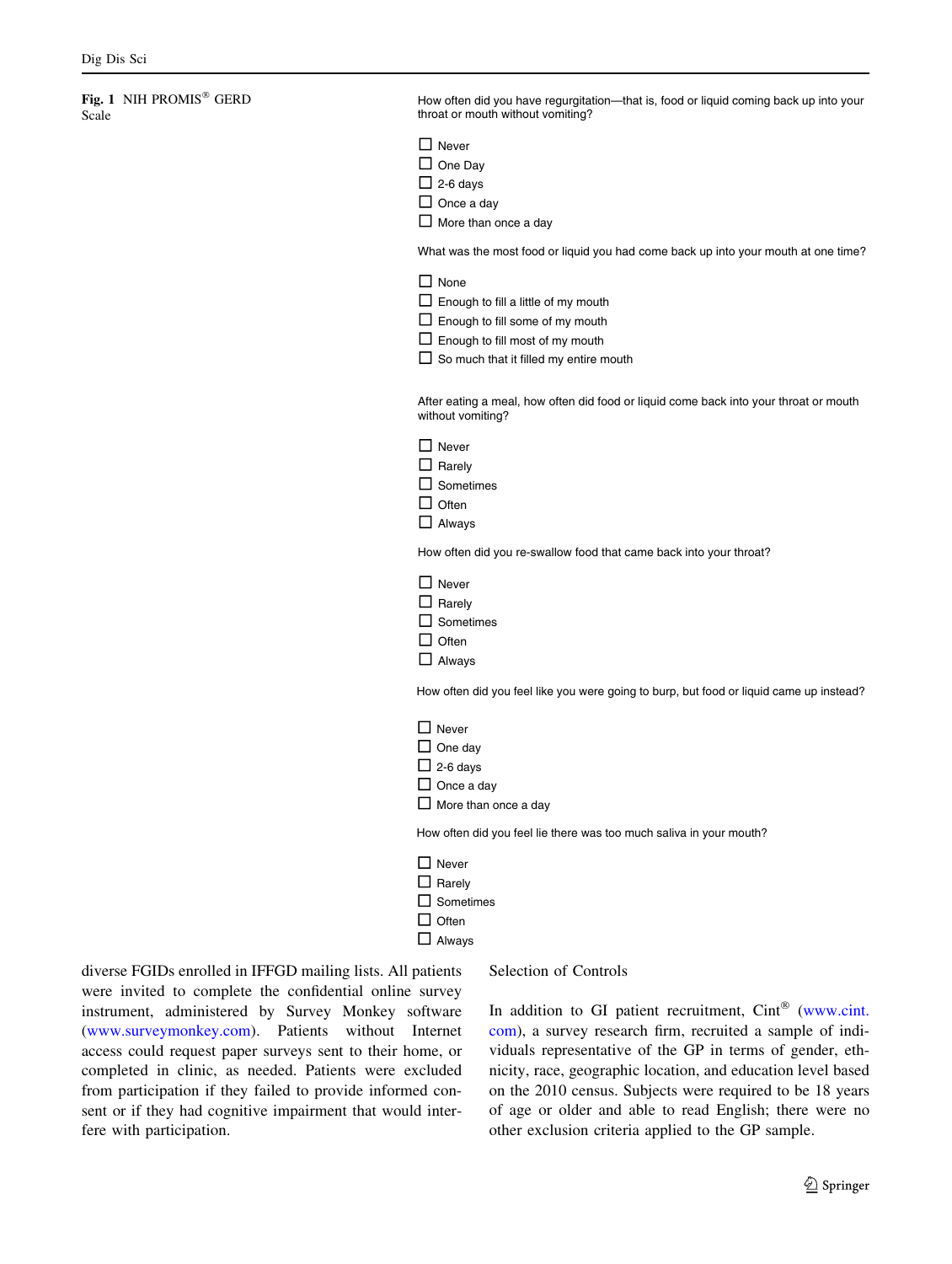### Fig. 1 continued

How frequently did you feel burning in the red area show in the picture—that is, behind



How often did you feel burning in your throat?

- □ Never
- $\Box$  Rarely
- $\square$  Sometimes
- $\Box$  Often
- Always

Howoften did youburp?

|  | ۰. |
|--|----|
|--|----|

- $\Box$  One day
- $\Box$  2-6 days
- $\Box$  Once a day

 $\Box$  More than once a day

How much did burping bother you?

|  | $\Box$ Not at all |
|--|-------------------|
|--|-------------------|

- $\Box$  A little bit
- □ Somewhat
- $\square$  Quite a bit
- □ Very much

How often did you have hiccups?

- □ Never
- $\Box$  Rarely
- $\square$  Sometimes
- $\Box$  Often
- $\Box$  Very often

How often did you feel like there was a lump in your throat?

- □ Never
- $\Box$  Rarely
- $\Box$  Sometimes
- $\Box$  Often
- $\Box$  Very often

How much did having a lump in your throat bother you?

- $\Box$  Not at all
- $\Box$  A little bit
- $\square$  Somewhat
- $\Box$  Quite a bit
- □ Very much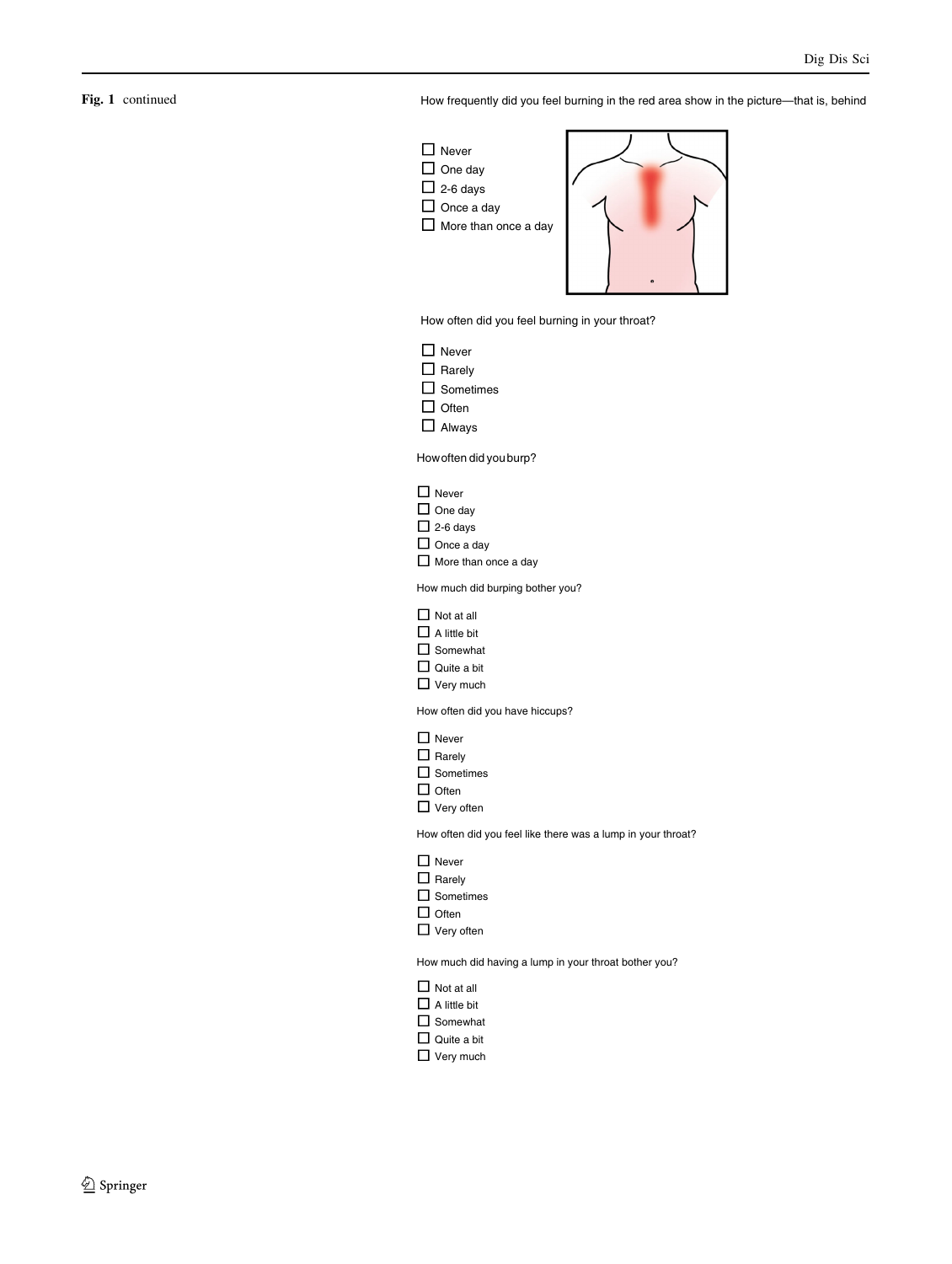<span id="page-5-0"></span>Table 1 Correlations between NIH PROMIS GERD score and legacy questionnaires, including the Visceral Sensitivity Index (VSI), GI Symptom Rating Scale (GSRS) reflux subscale, EQ-5D utility score, and SF 12 physical component score (PCS) and mental component score (MCS)

| Score                | Items                   | PROMIS N VSI GSRS reflux EQ-5D SF-36 SF-36<br>subscale | PCS.                        | MCS |
|----------------------|-------------------------|--------------------------------------------------------|-----------------------------|-----|
| <b>GERD</b><br>Scale | $13 \t 0.5^* \t 0.73^*$ |                                                        | $-0.22^*$ $-0.41^*$ $-0.47$ |     |
| * $p < 0.001$        |                         |                                                        |                             |     |

# Measuring GERD Prevalence and Severity

We measured heartburn and regurgitation prevalence with items developed under the guidelines [\[22](#page-9-0)] of the NIH PROMIS consortium. Figure [1](#page-3-0) shows the items and their scoring, each using a seven-day recall period. For the current study, we marked a respondent as positive for heartburn if they endorsed at least rare heartburn over the past week, and positive for regurgitation if they experienced at least one day of regurgitation over the past week.

In addition to measuring the prevalence of heartburn and regurgitation, we measured overall GERD symptom severity using the NIH PROMIS GERD scale [\[17](#page-9-0), [18](#page-9-0)]. The NIH PROMIS GERD scale includes 13 items that assess cardinal GERD symptoms, including heartburn frequency, heartburn severity, heartburn bother, throatburn frequency, regurgitation frequency, regurgitation bother, ''wet burp'' frequency, and nighttime awakenings from regurgitation (see Fig. [1](#page-3-0) for all items). These items were developed by the NIH PROMIS consortium based on 3 focus groups of 28 subjects with GERD, and were refined based on cognitive interviews.

The final 13-item GERD score was derived from a larger sample of 45 GERD items in the full NIH PROMIS item bank using a series of analyses to capture the most clinically valid and quantitatively efficient subset that would replicate the larger sample of items. As with all NIH PROMIS scales, the PROMIS GERD scale uses item response theory (IRT) to calculate scores on a T-metric [\[16](#page-9-0), [18\]](#page-9-0) ranging from 1 to 100 points, with 50 representing the mean score in the GP sample. Each 10-point interval corresponds with a standard deviation (SD) change from the mean. For example, a PROMIS GERD score of 60 is 1 SD above the population mean of 50. Validation of the PROMIS GERD scale revealed that is significantly correlates with the GSRS reflux subscale, VSI, EQ-5D preference-based score, and SF-12 physical and mental health component summary scores (PCS and MCS), and therefore has excellent construct validity (Table 1) [[18\]](#page-9-0).

Table 2 Descriptive characteristics of general population versus gastrointestinal patient groups

| Variables                       | GP<br>$(N = 1,107)$ | Patients<br>$(N = 707)$ | <b>GERD</b> patients<br>$(N = 98)$ |
|---------------------------------|---------------------|-------------------------|------------------------------------|
| Age in<br>years*(mean $\pm$ SD) | $46 \pm 16$         | $48 \pm 16$             | $58 \pm 12$                        |
| $%$ Male*                       | $42\%$              | 39 $%$                  | 82 %                               |
| $Race*$                         |                     |                         |                                    |
| % White                         | 72 %                | 56 %                    | 43 %                               |
| % Black                         | 12%                 | 18%                     | 31%                                |
| % Latino                        | $11\%$              | 15 $%$                  | $21 \%$                            |
| Education*                      |                     |                         |                                    |
| % Less than high<br>school      | 4.5 %               | $2.6 \%$                | 3%                                 |
| $%$ High school +               | 60.5 $%$            | 43 $%$                  | 65 %                               |
| % Advanced degree               | $9.6 \%$            | $20 \%$                 | $12 \%$                            |
| Marital status*                 |                     |                         |                                    |
| % Married                       | 46 %                | 45 $%$                  | $30 \%$                            |
| % Divorced/separated            | $20 \%$             | 27%                     | 46 %                               |
| Employment*                     |                     |                         |                                    |
| % Employed                      | 66 %                | 54 %                    | 31 %                               |
| % Not working                   | 11.5 $%$            | $9.5\%$                 | 13 $%$                             |
| % Retired                       | 14 $%$              | 17 $%$                  | 23%                                |
| % Disabled                      | 8%                  | 19 $%$                  | $33\%$                             |

 $* p < 0.05$  for difference between patient and population sample

#### Statistical Analysis

We calculated descriptive statistics for demographic characteristics of the GP subjects and GI patients, including age, gender, race/ethnicity, education, marital status, and employment. We performed chi-square testing for binary variables, and Student's t tests for continuous variables. Chi square was used to compare the prevalence of heartburn and regurgitation between the GP and GI groups. We then used ANOVA to compare PROMIS GERD scores among 3 groups: (1) GP sample; (2) all GI patients combined; and (3) the subgroup of GI patients specifically seeking care for GERD (in contrast to other GI conditions). Post hoc tests were used to examine the source of mean differences when the overall ANOVA  $F$  test was statistically significant.

We then performed multivariable linear regression analysis to identify correlates of GERD symptom severity, including patient status, underlying GI condition, and demographic characteristics. For these analyses, we used all subjects in both patient and GP samples. In all tests, we considered a P value of less than 0.05 significant. We performed all statistical analyses with SAS statistical software, version 9.2 (SAS Institute, Cary, NC). This study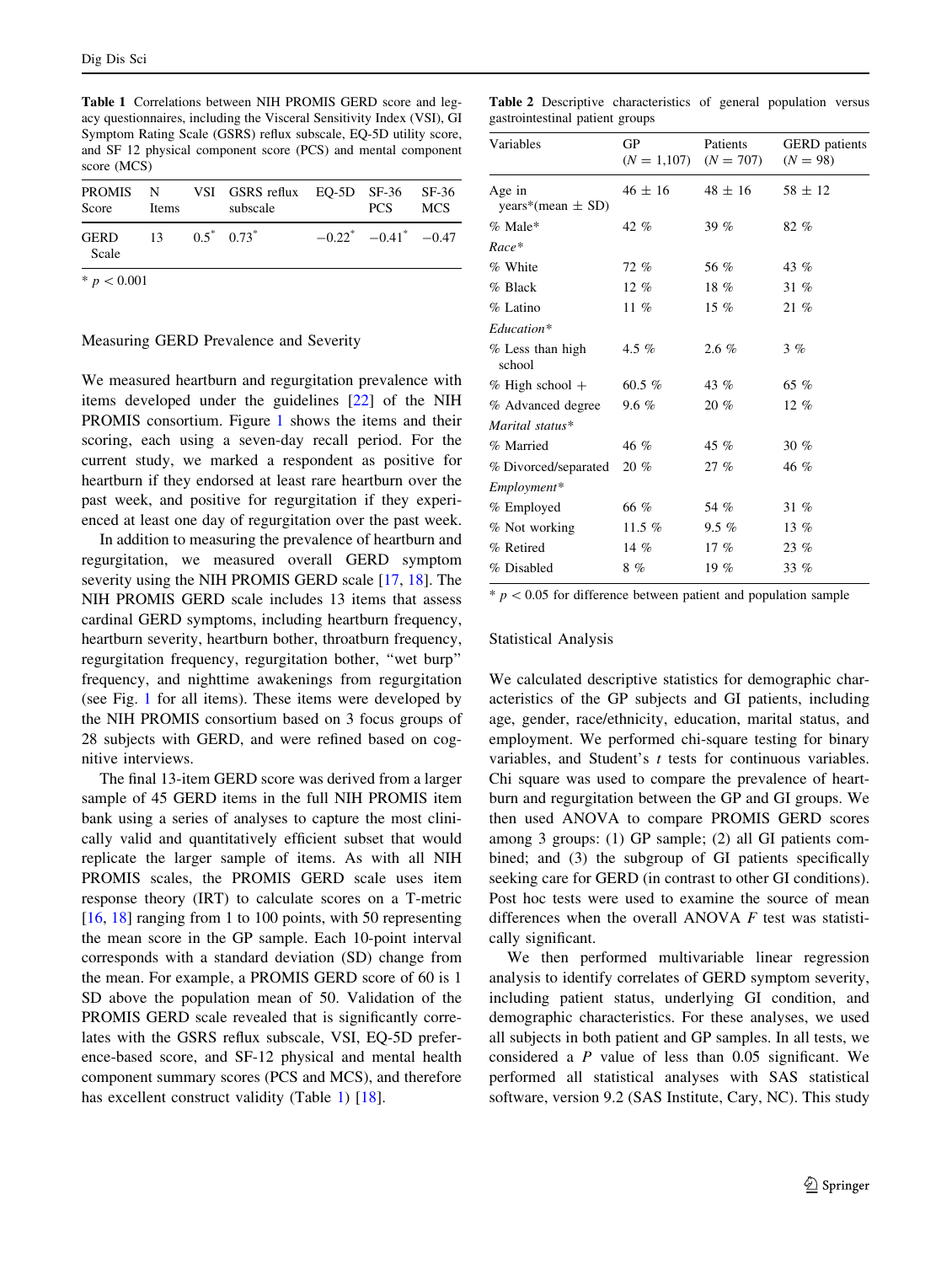was approved by the institutional review boards of the West Los Angeles VA (PCC #0020), University of California at Los Angeles (IRB#11-003065.), Cedars-Sinai Medical Center (PRO00027093), and the University of Michigan (HUM00052942).

### **Results**

Patient Characteristics and Descriptive Statistics

We recruited 707 patients and 1,107 GP to complete the online survey. Table [2](#page-5-0) presents the demographic characteristics of both samples. There was no significant difference in age or gender, but there were significant differences in race/ethnicity, education, marital status, and employment status, as noted in the table. Of the 707 GI patients, 98 sought care specifically for GERD. Other prevalent diseases included combined FGIDs ( $N = 250$ ), IBD ( $N = 212$ ), and systemic sclerosis  $(N = 167)$ .

Prevalence and Severity of Heartburn and Regurgitation

There was no difference between the prevalence of heartburn in the past 7 days in the patient versus GP samples (59 vs. 59 %). However, regurgitation was more prevalent in patients than the GP in a bivariate analysis (46 vs. 39 %;  $p = 0.004$ .

Among those reporting any heartburn or regurgitation in the past week, we found no difference in PROMIS GERD scores between the symptom-reporting GP  $(N = 759)$ versus GI patients  $(N = 410)$  (mean 54.6 ± 8.6 and 54.1  $\pm$  7.9, respectively). Among the subset of GI patients specifically seeking care for GERD  $(N = 98)$ , severity was higher in the GERD versus non-GERD subjects (mean 58.6  $\pm$  8.2 and 54.1  $\pm$  7.9, respectively).

#### Correlates of GERD Symptom Severity

We performed multivariable regression adjusting for demographics, patient status, GI condition (among patients), and VSI scores. Figure [2](#page-7-0) illustrates the adjusted analysis identifying correlates of GERD symptom severity. Using the median split of VSI scores, those with high visceral anxiety had higher adjusted GERD severity compared with those with low visceral anxiety (0.72 SD above mean,  $p < 0.001$ ). Respondents who were divorced or separated also had higher severity compared with those who were married (0.18 SD above mean,  $p \le 0.006$ ). Conversely, patients diagnosed with IBS or IBD who also reported GERD symptoms had a significantly lower GERD severity scores (0.25 SD below mean, and 0.53 SD below

mean, respectively ( $p<0.009$  and  $p<0.001$ )). Patients specifically seeking care for GERD had 0.25 SD higher severity than others ( $p = 0.004$ ). All variables being equal, high visceral anxiety had a larger effect on symptom severity than being a GERD patient alone (z score scale 0.42 and 0.08, respectively).

### Discussion

We found GERD symptoms were highly prevalent in the GP with over fifty percent reporting heartburn and onethird reporting regurgitation within the last week. Little is known, however, about the differences between GERD reporting in the GP versus GI care-seeking patients. We found that heartburn was equally prevalent in the two groups, while regurgitation was more common in the patient population. As expected, patients seeking care specifically for GERD had higher overall GERD symptom severity. However, visceral anxiety had the greatest impact on symptom severity. This suggests that factors other than symptoms, including GI-related cognitions or emotions, may drive care seeking for some patients with GERD symptoms.

Although psychosocial distress is often described in the context of FGIDs [[23\]](#page-9-0), such as IBS, data reveal that many GERD patients also experience concurrent psychological symptoms. For example, Baker and colleagues administered psychological assessments to GERD patients and compared them with age-matched controls. While most GERD patients had similar levels of psychological distress as controls, a subset had higher depression, somatization, and symptom-related distress [[24\]](#page-9-0). Although research in FGIDs demonstrates that psychological distress is related to higher resource utilization and care seeking, this has not been studied in GERD.

In this study, we focused on visceral anxiety [[19\]](#page-9-0) as a potential factor associated with care seeking in GERD. Originally developed for use in FGIDs, visceral anxiety refers to a form of anxiety that contributes to distress related to GI symptoms in some patients [[19,](#page-9-0) [20](#page-9-0)]. Visceral anxiety is marked by exaggerated emotional and behavioral responses arising from fear and concerns about GI sensations and their contexts [\[19](#page-9-0), [20](#page-9-0)]. Symptom-related contexts include situations involving food and eating, such as restaurants or parties, or contexts that could trigger symptoms, such as sleep for some patients with GERD. GI symptomspecific anxiety includes hypervigilance, fear, worry, and avoidance of GI contexts.

In collaboration with our colleagues, members of our group previously developed a questionnaire to assess GIspecific anxiety—the Visceral Sensitivity Index (VSI), used in the current study  $[19, 20]$  $[19, 20]$  $[19, 20]$ . Applying the VSI to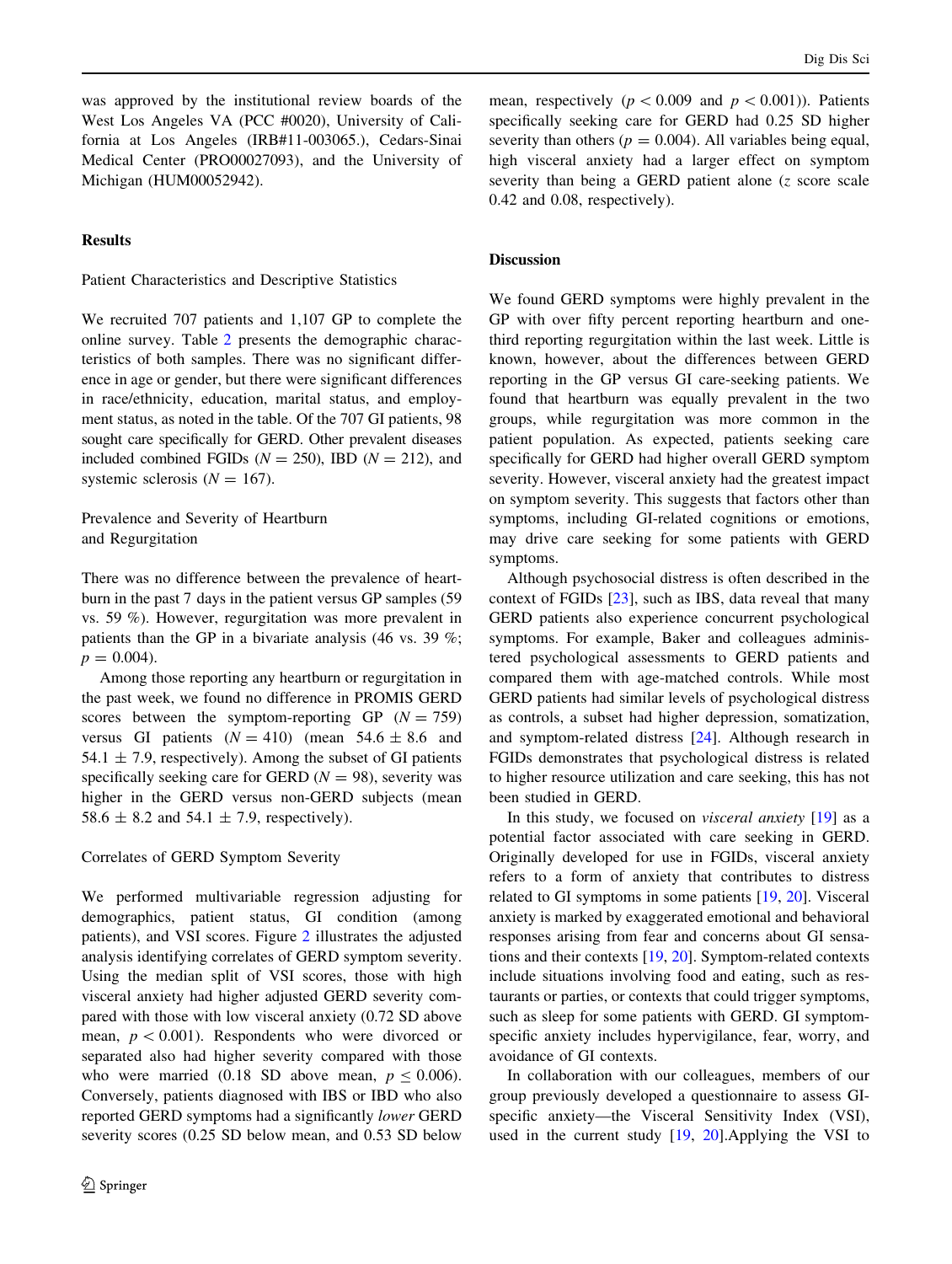<span id="page-7-0"></span>Fig. 2 Independent predictors of GERD symptom severity. This figure shows differences in NIH PROMIS GERD scores between those with versus without the variable of interest, after controlling for other factors. In this figure, the X-axis represents the mean score. Every 10 units on the PROMIS scale equal one standard deviation from the mean



diverse subjects with GERD symptoms, we found that those with higher visceral anxiety also had higher adjusted GERD severity versus those with lower visceral anxiety. Of note, the VSI does not contain any GERD-specific items and was originally developed for IBS rather than GERD; thus, correlations between VSI and GERD symptoms were not assured or necessarily expected. Nonetheless, the relationship between VSI and GERD severity was strong and independent (1.5 SD above the mean between high vs. low VSI;  $p < 0.0001$ ).

Beyond VSI scores, demographic factors were also independently associated with higher GERD severity. Being divorced or separated was associated with higher GERD severity compared with those who are married. We are not aware of previous research identifying familial or social determinants of symptom severity in GERD, although research in FGIDs has shown that social support systems can impact symptom reporting and overall severity [\[25](#page-9-0), [26\]](#page-9-0). Our study cannot explain the mechanism between marital status and GERD severity, although we conjecture that being divorced or separated is a surrogate for psychological distress, which itself may amplify symptom reporting in GERD [\[27](#page-9-0)] as may occur in FGIDs. Coupled with the finding that VSI scores determine GERD symptom reporting, these findings remind us to consider the full biopsychosocial context of an illness in lieu of focusing principally on symptom reporting [[26\]](#page-9-0). Although this model is well established in IBS and other FGIDs, it is less established in GERD.

We also found that having concurrent IBS or IBD was a negative predictor of GERD severity among subjects reporting heartburn and regurgitation. Our study is not designed to unpack this relationship, but it may be possible that IBS and IBD patients are focused more on abdominal symptoms than GERD symptoms. In relation to chronic

abdominal pain, bloating, diarrhea, or constipation, GERD symptoms might be relatively less troubling, and therefore rated at a lower severity in patients with active IBS or IBD. However, this remains untested and points to the importance of understanding the hierarchy of symptoms in patients with comorbid conditions.

Our results yielded a higher prevalence of heartburn and regurgitation symptoms in the GP than previously estimated for Western populations. It is difficult to compare the prevalence of GERD between studies as a consistent definition of the disease is lacking [\[28\]](#page-9-0). We specifically evaluated symptom prevalence rather than formal diagnoses of GERD, although we included a subgroup specifically seeking care for GERD. The studies that employed a similar definition of at least weekly heartburn or regurgitation found prevalence rates between 10 and 30 % [[11,](#page-8-0) [29,](#page-9-0) [30](#page-9-0)], but these data were compiled between 10 and 20 years ago. El-Serag et al. [[3\]](#page-8-0) used these same studies in a regression analysis that revealed an increasing trend in the prevalence of GERD between 1982 and 2005 ( $p < 0.001$ ) that appears to be accelerating; our results may simply reflect this epidemiological trend. Additional indirect evidence of risking GERD prevalence is reflected in the increase in complications of reflux disease over time [[31,](#page-9-0) [32](#page-9-0)]. Higher body mass indices [[33\]](#page-9-0) and additional comorbidities may also be contributing factors although not specifically evaluated in our study.

The findings of our study must be interpreted in the context of the design. First, it is possible that bona fide GI patients exist among our randomly selected subjects from the GP. However, we would expect their prevalence to be in proportion to the GP, albeit the subset of the GP that participates in health-related surveys. In contrast, our patient group consisted only of GI care-seeking patients, with a subset specifically seeking care for GERD.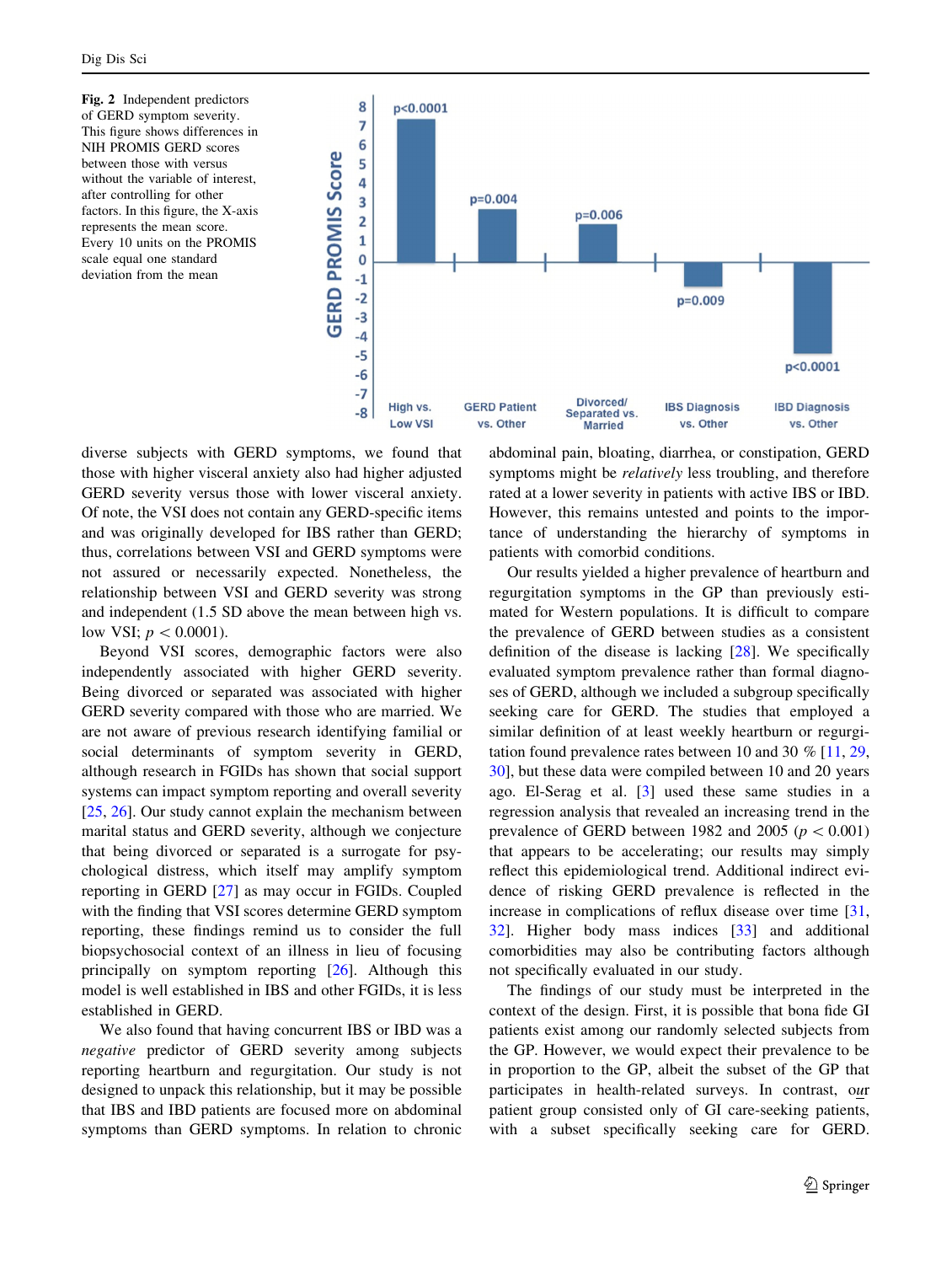<span id="page-8-0"></span>Therefore, rare GI patients in the GP sample are unlikely to substantially alter the comparative results. Second, GERD patients presenting to subspecialty clinics may have higher visceral anxiety and symptom severity than patients in community-based clinics. Third, we were unable to capture specific details regarding therapeutic regimens, i.e., proton pump inhibitor (PPI) versus H2 blocker, although it is unclear whether adjusting for PPI exposure would modify the relationship between visceral anxiety and symptom severity. Moreover, many subjects presenting to our specialty clinics are already receiving PPI therapy from primary care. In fact, many patients have already failed PPI therapy, or only achieved partial response, suggesting the possibility of underlying functional heartburn in some patients; however, we do not have those data. Fourth, we did not investigate why patients in this sample reported more regurgitation than the general population. One explanation is that patients in this study may have experienced significant acid exposure given their likely poor response to PPI therapy in primary care. Fifth, we did not collect pH-metry or impedance data in our patient sample, and therefore cannot comment on mechanistic difference among patients or subgroups. Finally, as a cross-sectional study, we could only discuss associations between symptom severity, visceral anxiety, and demographic data rather than assert causation.

In conclusion, GERD symptoms are highly prevalent in the GP. While GERD symptom severity is highest among patients specifically seeking care for GERD (in contrast to the GP or other GI patients), visceral anxiety, marital and educational status, and GI comorbidities also play a significant role. The biopsychosocial model can be used in the clinical setting to help frame the GERD illness experience as in FGIDs. Our findings suggest that GERD patients may benefit from visceral anxiety screening to complement traditional medical therapy. Further prospective analysis is needed to confirm these findings in GERD and to test the incremental benefit of a biopsychosocial approach in GERD, similar to its documented benefit in FGIDs.

Acknowledgments NIH/NIAMS U01 AR057936A, the National Institutes of Health through the NIH Roadmap for Medical Research Grant (AR052177). Puja Khanna was supported by Ruth L. Kirschstein National Research Service Award (NRSA) Institutional Research Training Grant NIAMS 1 T32 AR053463 and ACR Research and Education Foundation Clinical Investigator Fellowship Award 2009\_11. Dinesh Khanna was also supported by NIAMS K24 AR063120. Ron Hays was also supported by NIH/NIA Grants P30- AG028748 and P30-AG021684, and NCMHD Grant 2P20MD000182. Lin Chang was also supported by NIDDK P50 DK64539.

Conflict of interest Brennan Spiegel has received grant support from Ironwood, Amgen, and Shire Pharmaceuticals, and served as a consultant to Ironwood, Forest, and Takeda North America. Dinesh Khanna has served as consultant and/or received grant support from Actelion, Astra-Zeneca, Bayer, BMS, DIGNA, Genentech, Gilead,

InterMune, Merck, Takeda, Savient, and United Therapeutics. Ron D. Hays has served as a consultant to Amgen, Allergan, Pfizer, and the Critical Path Institute. Gil Melmed has served as a consultant for Abbvie and Jannsen, is on the speaker's bureau for Prometheus and Abbott, and has received research support from Pfizer. Lin Chang has served as a consultant to Ironwood, Forest, Prometheus, Salix, Takeda North America and has received grant support from Shire and Ironwood.

#### References

- 1. Tack J, Becher A, Mulligan C, et al. Systematic review: the burden of disruptive gastro-oesophageal reflux disease on healthrelated quality of life. Aliment Pharmacol Ther. 2012;35: 1257–1266.
- 2. Becher A, El-Serag H. Systematic review: the association between symptomatic response to proton pump inhibitors and health-related quality of life in patients with gastro-oesophageal reflux disease. Aliment Pharmacol Ther. 2011;34:618–627.
- 3. El-Serag HB. Time trends of gastroesophageal reflux disease: a systematic review. Clin Gastroenterol Hepatol. 2007;5:17-26.
- 4. A Gallup survey on heartburn across America. Princeton, NJ: The Gallup Organization, Inc., 1988.
- 5. Agreus L, Svardsudd K, Talley NJ, et al. Natural history of gastroesophageal reflux disease and functional abdominal disorders: a population-based study. Am J Gastroenterol. 2001;96: 2905–2914.
- 6. Fedorak RN, Veldhuyzen van Zanten S, Bridges R. Canadian Digestive Health Foundation public impact series: gastroesophageal reflux disease in Canada: incidence, prevalence, and direct and indirect economic impact. Can J Gastroenterol. 2010;24: 431–434.
- 7. Frank L, Kleinman L, Ganoczy D, et al. Upper gastrointestinal symptoms in North America: prevalence and relationship to healthcare utilization and quality of life. Dig Dis Sci. 2000;45:809–818.
- 8. Dent J, El-Serag HB, Wallander MA, et al. Epidemiology of gastro-oesophageal reflux disease: a systematic review. Gut. 2005;54:710–717.
- 9. Peery AF, Dellon ES, Lund J, et al. Burden of gastrointestinal disease in the United States: 2012 update. Gastroenterology. 2012;143:1179e1-3–1187e1-3.
- 10. Camilleri M, Dubois D, Coulie B, et al. Prevalence and socioeconomic impact of upper gastrointestinal disorders in the United States: results of the US Upper Gastrointestinal Study. Clin Gastroenterol Hepatol. 2005;3:543–552.
- 11. Locke GR 3rd, Talley NJ, Fett SL, et al. Prevalence and clinical spectrum of gastroesophageal reflux: a population-based study in Olmsted County, Minnesota. Gastroenterology. 1997;112: 1448–1456.
- 12. El-Serag H, Hill C, Jones R. Systematic review: the epidemiology of gastro-oesophageal reflux disease in primary care, using the UK General Practice Research Database. Aliment Pharmacol Ther. 2009;29:470–480.
- 13. Bretagne JF, Honnorat C, Richard-Molard B, et al. Comparative study of characteristics and disease management between subjects with frequent and occasional gastro-oesophageal reflux symptoms. Aliment Pharmacol Ther. 2006;23:607-616.
- 14. Solmaz M, Kavuk I, Sayar K. Psychological factors in the irritable bowel syndrome. Eur J Med Res. 2003;8:549–556.
- 15. Van Oudenhove L, Aziz Q. The role of psychosocial factors and psychiatric disorders in functional dyspepsia. Nat Rev Gastroenterol Hepatol. 2013;10:158–167.